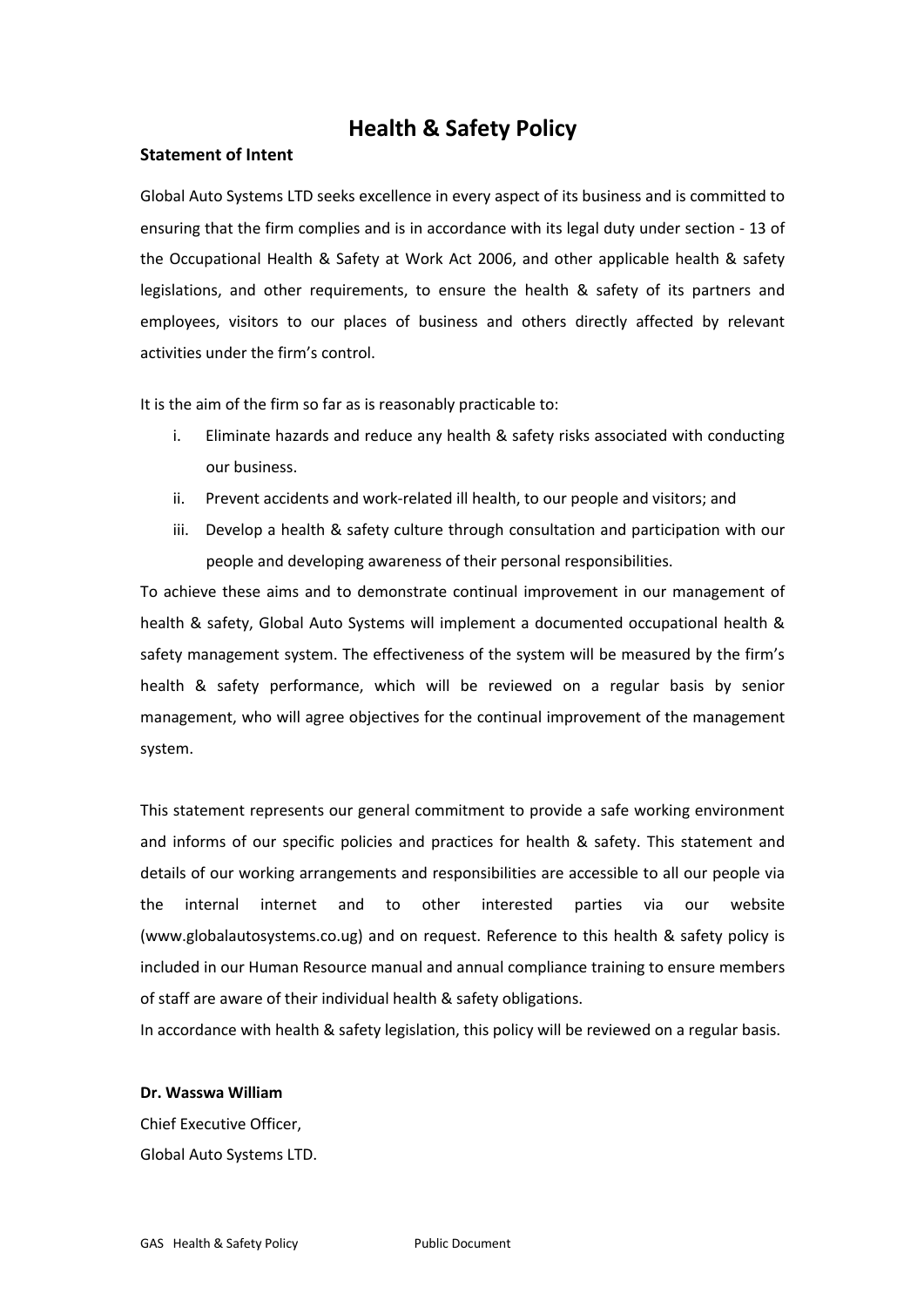## **Roles and responsibilities**

All Partners and staff have a personal responsibility in regard to their own and their colleagues' health & safety.

Visitors such as auditors, Interns, or customers to the production facility need to write officially, request a visit and receive an official invitation. Once at the premises, they are required to adhere to written guidelines on their conduct during the visit and wear PPE.

In regard to the management of health & safety there are key roles with specific responsibilities which are documented in full in the firm's health & safety and environment management system manual.

All PPE's must be accessed through published distributors (Found on our website), to ensure that the production is done through GAS, to confirm the safety of all items produced within our premises.

## **Responsibilities of the firm's executive board.**

The executive board shall take over all responsibility and accountability for the delivery of the content of the statement of intent and for the prevention of work-related injury and ill health as well as provision of a safe and healthy workplace and activities. This will be achieved by ensuring the firms H&S policy and related H&S objectives established are compatible with the strategic direction of the firm and that outputs from the health and safety management system is integrated in to the firm's business processes.

To ensure delivery of the outputs from the H&S management system the board will ensure adequate resources is in place and provide support of other relevant management roles to demonstrate their leadership as it applies in to their own areas to lead and promote a culture in the firm that supports the intended outcomes of the H&S management system.

The executive board will encourage involvement of Partners and staff to be involved in consultation and participation in relation to health and safety while protecting them from reprisals when reporting incidents, hazards, risk and opportunities.

The executive board will support communicating the importance of effective H&S management and conforming to the H&S management system requirements.

# **Responsibilities of Partner responsible for health & safety.**

Our future Partner(s) responsible for health & safety will ensure the implementation of a comprehensive health & safety system, regularly review the firm's health & safety policy and performance vs Health and Safety objectives. They are also responsible for reviewing the health & safety risks to the business and staff ensuring adequate control measures are put in place and that they are effective and demonstrate the firm's leadership and commitment to this policy.

It is the responsibility of the Partner that competent health & safety advice is provided to the firm by suitably trained professionals.

#### **Responsibilities of Head of Technical Services and all line in-charges.**

The head of technical services and all line in-charges are responsible for the health, safety and environment of the working team in the respective departments / sections. They are responsible for reviewing the health and safety performance making executive decisions and reporting to the firm's board which is chaired by the executive chair for the board.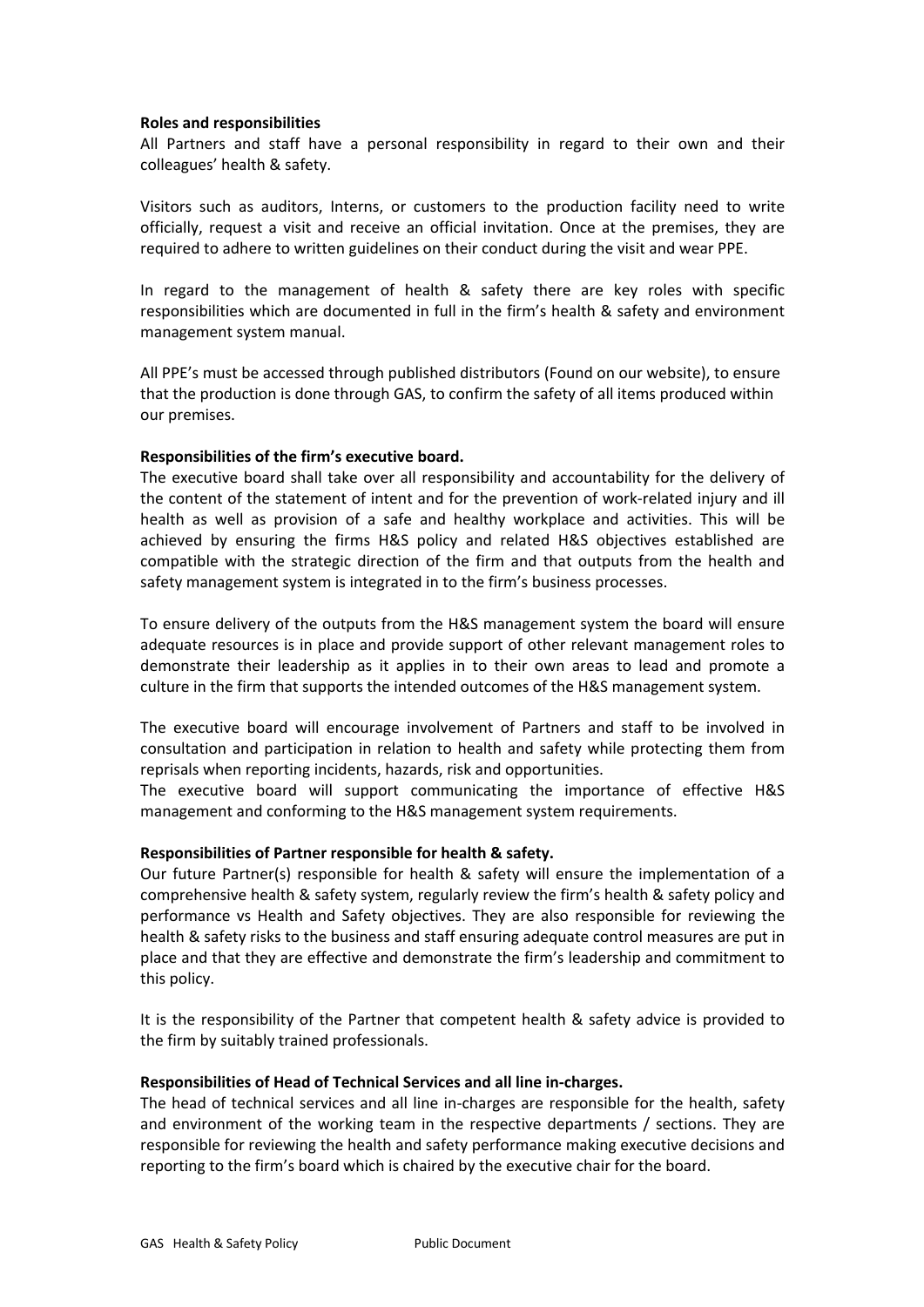In addition, line of service representatives are appointed to represent the staff in each office. As part of their role they provide a two-way communication channel between staff and the business on health & safety matters.

# **Responsibilities of all staff and people networks.**

All staff have an obligation to ensure the policy is implemented and carried out effectively within their area of responsibility. Success in maintaining high health & safety standards depends on continued support and co-operation from all partners and staff.

Staff can contribute to maintaining and improving Global Auto Systems LTD's health & safety standards by:

- a) Ensuring potential hazards are reported and taking appropriate measures to protect themselves and others from the identified hazard;
- b) Understanding and observing safe working procedures and practices implemented by Global Auto Systems LTD;
- c) Ensuring that equipment used is in good condition and is used only for the purpose it is intended; and
- d) Participating in health & safety training and retraining programmes.
- e) Collaborate with the wellfare team to identify and implement opportunities for improvement. All staff and future partners have a duty of care to visitors they invite onto Global Auto Systems LTD premises.

#### **Arrangements**

- a) To ensure the health & safety of our staff and visitors to our offices, Global Auto Systems LTD has put in place procedures and arrangements to manage the health & safety risks associated with conducting our business.
- b) Through the hazard identification, risk assessment and determining controls procedure using the hierarchy of control, the firm has identified and grouped activities into major risk areas ensuring there are adequate procedures in place.
- c) To ensure the effectiveness of the arrangements a central team, composed of health & safety professionals, has the responsibility to manage and provide assurance on the effectiveness of the system. It is the team's responsibility to identify health & safety risks, make recommendations to address risks and to monitor the effectiveness of controls implemented. The firm's major health & safety risk groupings are:
	- $\blacklozenge$  Control of contractors;
	- $\blacklozenge$  People;
	- $\blacklozenge$  Business functions; and
	- $\blacklozenge$  Emergency preparedness and response.

## **Control of contractors:**

The firm has implemented procedures to ensure the selection of contractors, ensures they are fully trained and deemed competent in their field of expertise.

Procedures have been implemented to ensure continual monitoring of their activities and safe methods of working when carrying out their activities within our buildings and on the firm's behalf.